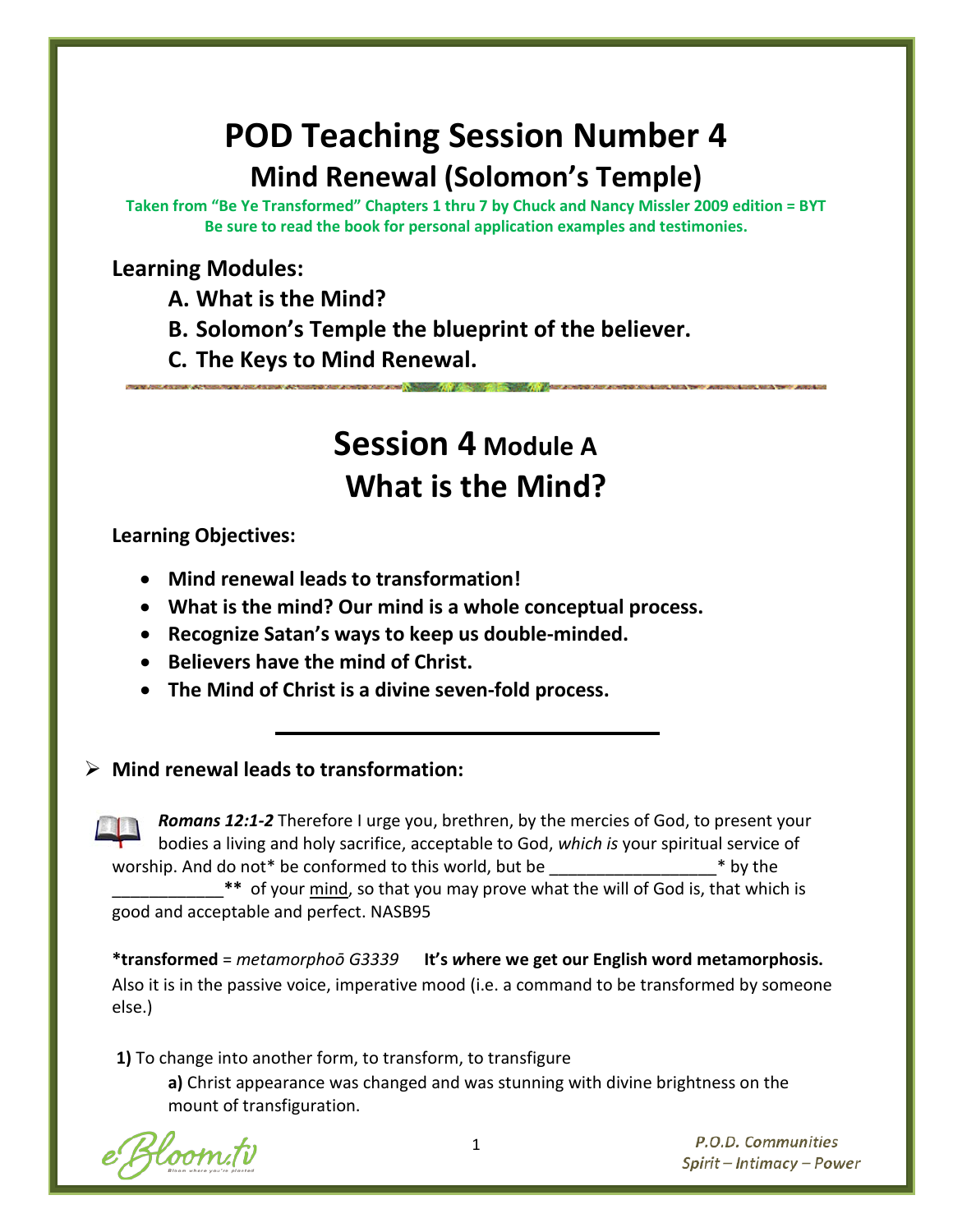**What does "present your bodies as a living sacrifice" mean?**

**Why would that be a "spiritual service of worship"?**

**What is the key to transformation?**

**What is the goal of mind renewal?**

**What are the commands in this verse?**

**What is the significance of the commands being in the present tense, passive voice, imperative mood?**

*Ephesians 4:23* and that you be **renewed\*\*** in the **spirit of your mind\*\*\***, NASB95

**\*\* renew = Ananeoo** (Strong's G365) "to renew, make young",……… The "renewal" here mentioned is not that of the mind itself in its natural powers of memory, judgment and perception, but "the spirit of the mind," which, under the controlling power of the indwelling Holy Spirit, directs its bent and energies Godward in the enjoyment of "fellowship with the Father and with His Son, Jesus Christ," and of the fulfillment of the will of God.. ………..Vine's

\*\*\* Literally---- "to take on a new mind" Thayer's Lexicon

*Colossians 3:1-2* Therefore if you have been raised up with Christ, keep seeking\*\*\* the things above, where Christ is, seated at the right hand of God. Set\*\*\* your mind on the things above, not on the things that are on earth. NASB95

\*\*\* Active, Imperative

**Being transformed into Christ's Image is the basic goal and purpose for each of our lives as Christians.**  God wants us to show forth and reflect His Life in our souls and not our own life. BYT pg. 20

**Because mind renewal leads to transformation, the battle is for the mind. Therefore who ever directs our \_\_\_\_\_\_\_\_\_\_\_ will ultimately direct our lives.**

Mind  $\longrightarrow$  Feelings  $\longrightarrow$  Desires  $\longrightarrow$  Actions

*Proverbs 23:7* For as he thinks within himself, so he is……………. NASB95

# *"If you will give Me your thinking, I will give you My Life."*

What does this statement imply?

e Bloom.tv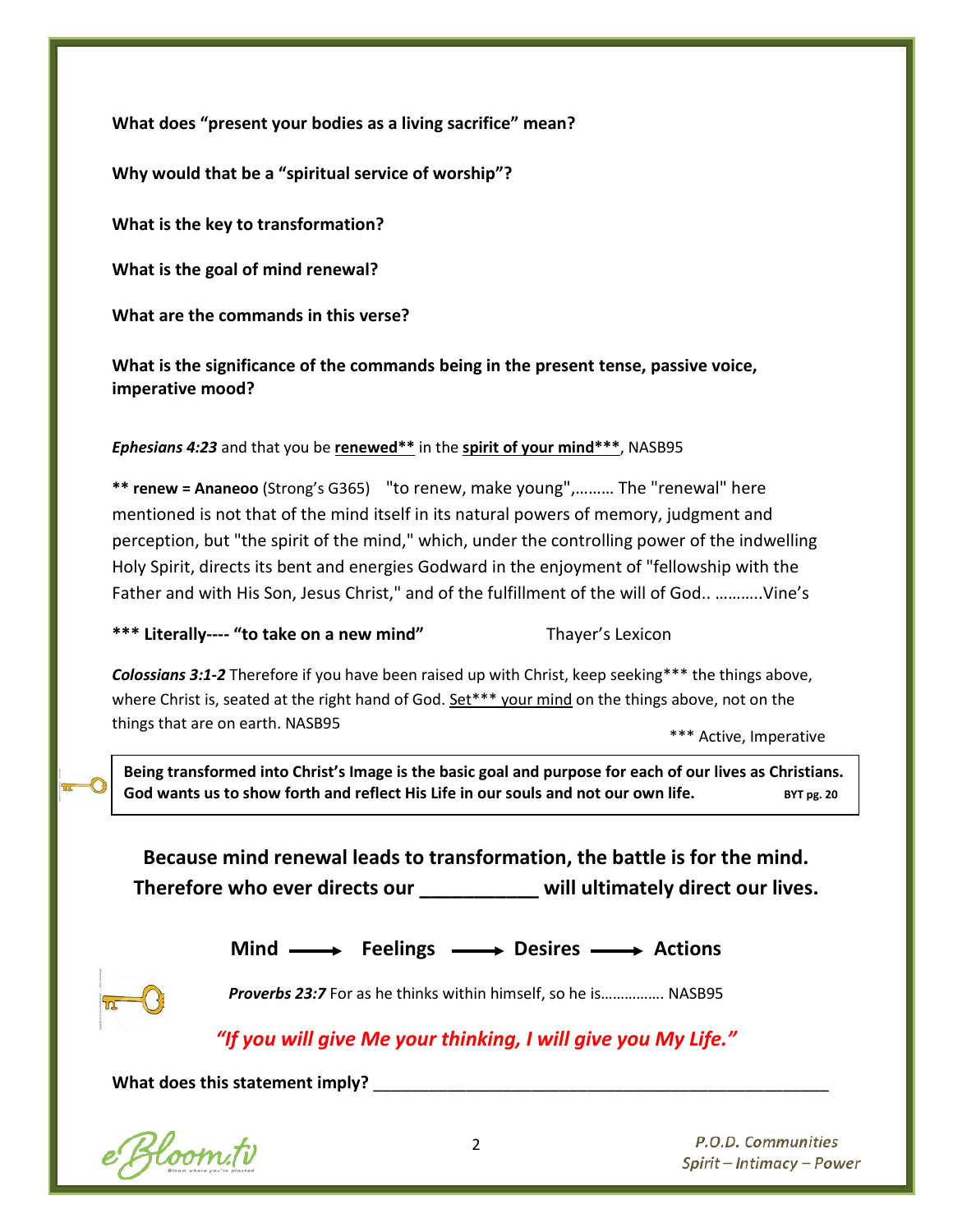## **What is the Mind? :**



*"***Much of the confusion over the word mind is caused by the liberal translation of the word "heart", "mind", "soul" throughout the Bible. Because these words are often used interchangeably, they cause major \_\_\_\_\_\_\_\_\_\_\_\_\_\_\_\_\_\_\_\_***".* BYT pg 63

Example: Mt 22:37 "you shall love the Lord your God with all your heart, soul and mind\*…" \*here the Greek word for mind is *dianoia* = means our will and the power to perform our will.

Proverbs 23:7 For as he thinks in his heart\*\*, so *is* he: ……………….KJV

\*\* here the Hebrew word for heart is *nephesh* which means soul.

**In the NT there are \_\_\_\_ different words for mind. To eliminate the confusion it becomes necessary to use the concordance as you read the Bible (See** *[www.blueletterbible.org](http://www.blueletterbible.org/)***).**

**Mind = Nous; Strong's G3563 (New Testament)** the intellect, i.e. Mind (divine or human; in thought, feeling, or will)

- **1)** The mind, comprising alike the faculties of perceiving and understanding and those of feeling, judging, determining
	- **a)** the intellectual faculty, the understanding
	- **b**) reason in the narrower sense, as the capacity for spiritual truth, the higher powers of the soul, the faculty of perceiving divine things, of recognizing goodness and of hating evil
	- **c)** the power of considering and judging soberly, calmly and impartially
- **2)** a particular mode of thinking and judging, i.e. thoughts, feelings, purposes, desires

**To help get a better understanding of the "mind" we can turn to the Old Testament. Here there are three different Hebrew words used to translate mind (reins, kidneys, and spirit)."**<br>BYT pg. 65-67

**Reins =** guide, and direct **Kidneys =** filter and control (blood) flow **Spirit =** creates thoughts and produces action

### **Two other words that scripture uses to describe our minds:**

**Eye =** mental vision or sight (The light of the body is the eye, see Luke 11:34-35,

God is light 1 John 1:5)

**Fountain =** a well or supply of water

**Thus our minds are better understood as a whole \_\_\_\_\_\_\_\_\_\_\_\_ process:**

**Our mind not only initiates an idea in our heart, but it also implements that idea in our soul.**

e Bloom.tv

3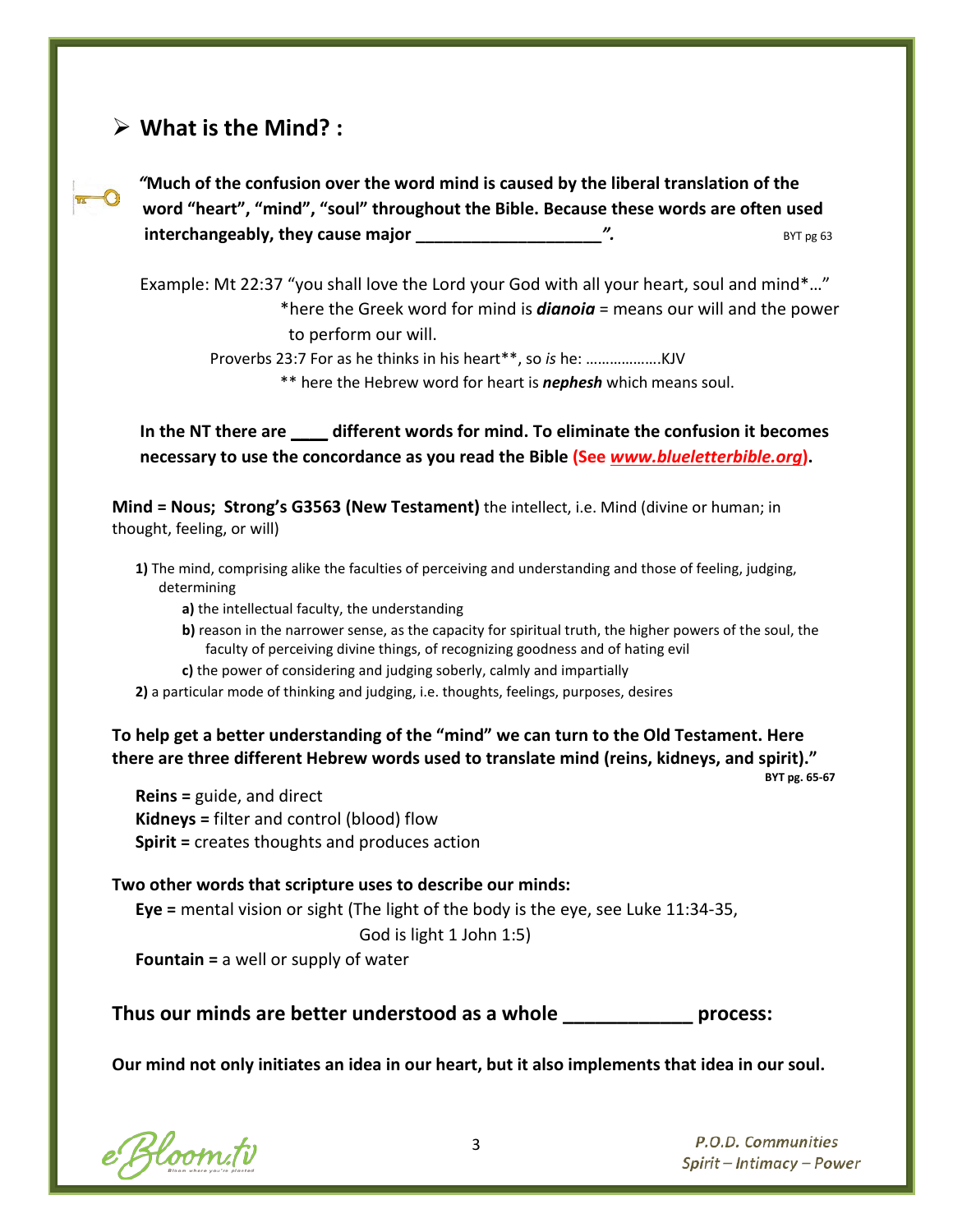**Our minds are simply the well or the fountain through which "living water" flows. See John 4:10 and John 7:38-39.**



**Our minds, therefore, are not just our brain, our thoughts, our intellect or our reason, but a whole conceptual process that begins with the spirit that resides at the core of our being, and ends with the life actions that are produced in our souls. In other words, our minds not only include the** *conception* **or the creation of an idea in our hearts, but also its** *fulfillment* **in action in our lives BYT pg 67 Spirit**  $\rightarrow$  **Thoughts**  $\rightarrow$  **Actions** 

**See Chart 1: Our spirit is the power source or the energy source or life source of our lives. Our spirit then creates the thoughts of our hearts. These thoughts are then produced out in our lives (our souls) as life actions. So remember: the spirit creates the thoughts and the thoughts produce the actions. This whole process is the mind.**

**Three types of minds:** BYT pg. 68-75

- **1. Unbeliever's mind (See chart 2).**
- **2. Believer's mind (See chart 3) (Single minded).**
- **3. Double minded believer (See Chart 4). The Spirit of God is \_\_\_\_\_\_\_\_\_\_\_\_\_\_ .** When we don't choose to renew our minds, either because we don't know how or because of hurts, fears and insecurities that we have chosen to **\_\_\_\_\_\_\_\_\_\_\_\_\_\_** , then we quench God's Spirit in our hearts and block His life from coming forth in our soul**.**

*1 Thessalonians 5:19* Do not quench the Spirit; NASB95

*Ephesians 4:30* Do not grieve the Holy Spirit of God, by whom you were sealed for the day of redemption. NASB95

*Psalm 119:70* Their heart is covered with fat (as grease KJV), but I delight in your law. NASB95 *Luke 11:33-36* **No man, when he hath lighted a candle, put** *it* **in a secret place, neither under a bushel, but on a candlestick, that they which come in may see the light. The light of the body is the eye: therefore when thine eye is single** *(single minded),* **thy whole body also is full of light; but when thine** *eye* **is evil** *(double minded),* **thy body also** *is* **full of darkness. Take heed therefore that the light which is in thee be not darkness** *(covered over).* **If thy whole body therefore** *be* **full of light, having no part dark, the whole shall be full of light, as when the bright shining of a candle doth give thee light**. KJV

e Bloom.tv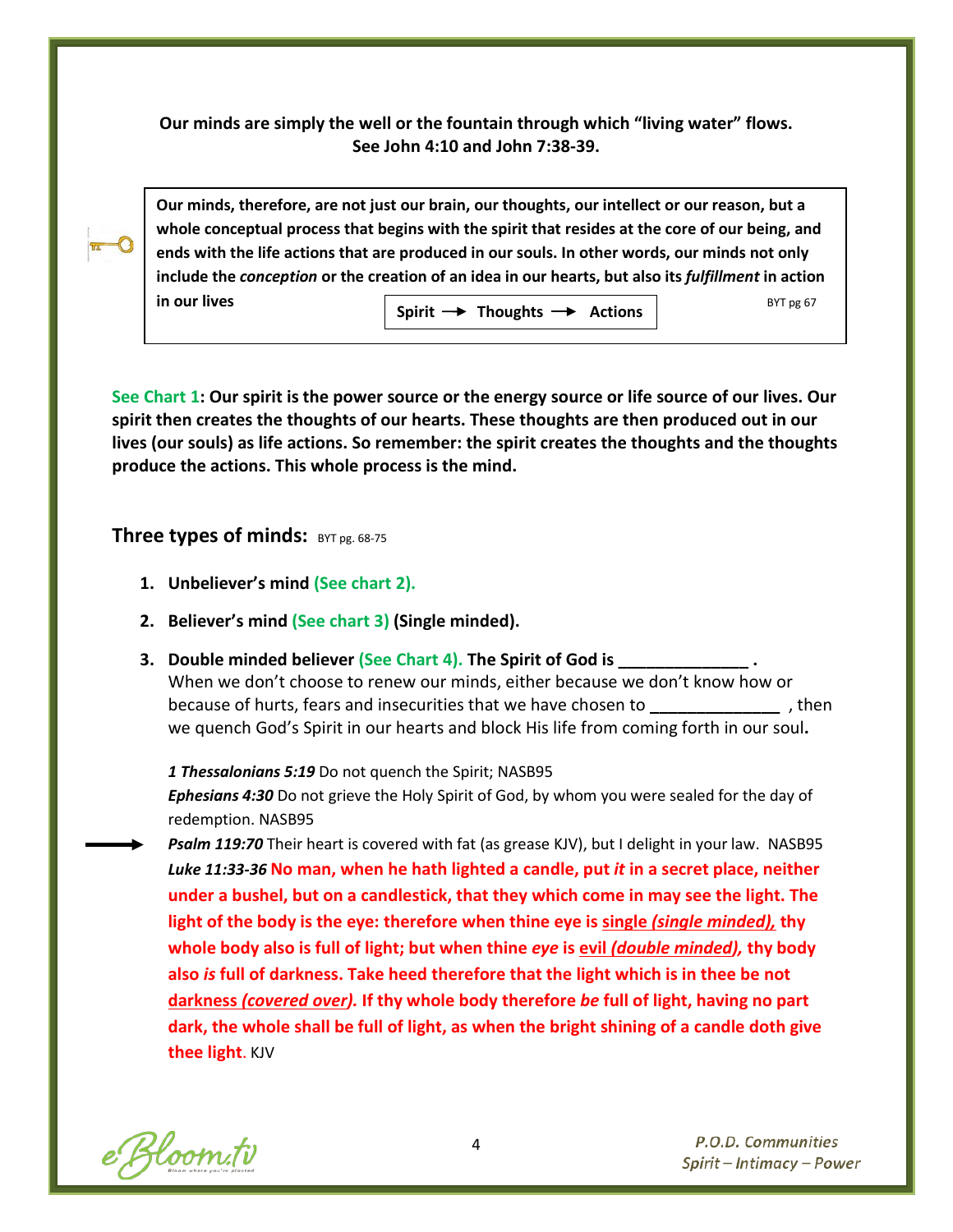## **Example 2 Satan's ways to keep us double minded (See Chart 5):** BYT pg. 85-90

- 1. **\_\_\_\_\_\_\_\_\_\_\_** Trying to make us disobedient to God's Word. Gen3:1;1Jn2:16 (lusts and pride)
- 2. **\_\_\_\_\_\_\_\_\_\_\_\_:** To doubt God's power to perform His Word in our lives.
- 3. **\_\_\_\_\_\_\_:** He tempts us to give ourselves over to and following what we think, feel and desire, rather than totally giving ourselves over to God. It's "I" before God. **Without \_\_\_\_\_\_\_\_\_ to self**\* there is no escape from Satan's power over us.



*\* John 12:24* "Truly, truly, I say to you, unless a grain of wheat falls into the earth and dies, it remains alone; but if it dies, it bears much fruit. NASB95

## **Believer's have the Mind of Christ:**



*1 Corinthians 2:16* For WHO HAS KNOWN THE MIND OF THE LORD, THAT HE WILL INSTRUCT HIM? **But we have the mind of Christ**. NASB95

**The Mind of Christ is the "divine"\_\_\_\_\_\_\_\_\_\_\_\_\_ of thinking. God's Holy Spirit creates God's supernatural thoughts in our hearts and then, His Holy Spirit produces those thoughts as godly actions in our lives. (See chart 3). BYT D BYT BYT BYT BYT BYT BYT BYT BYT BYT BYT BYT BYT BYT BYT BYT BYT BYT BYT BYT BYT BYT BYT BYT BYT BYT BYT BYT BYT** 



**The Mind of Christ = It's God's supernatural thoughts (His Word) performed in our lives by His supernatural power (Dunamis).** BYT pg. 101

**Mark 2:8** "And immediately when Jesus perceived\* in his spirit that they so reasoned within themselves, he said unto them, Why reason ye these things in your hearts?" **Jesus perceived \*[Greek: epiginosko "to know, that is to understand"] in His Spirit. The Spirit of Jesus is where He knew and understood things. The Spirit of Jesus is the mind of Jesus.**

**Ezekiel 11:5** "And the Spirit [Hebrew: ruwach #7307 in *Strong's Concordance*] of the LORD fell upon me, and said unto me, Speak; Thus saith the LORD; Thus have ye said, O house of Israel: for I know the things that come into your mind [ruwach], every one of them." **In this verse ruwach is translated "spirit" in one place, and "mind" in another. Clearly you can see that the spirit of an individual is the mind or thinking of that individual. (See also Isaiah 40:13, Romans 11:34)**

e Bloom.tv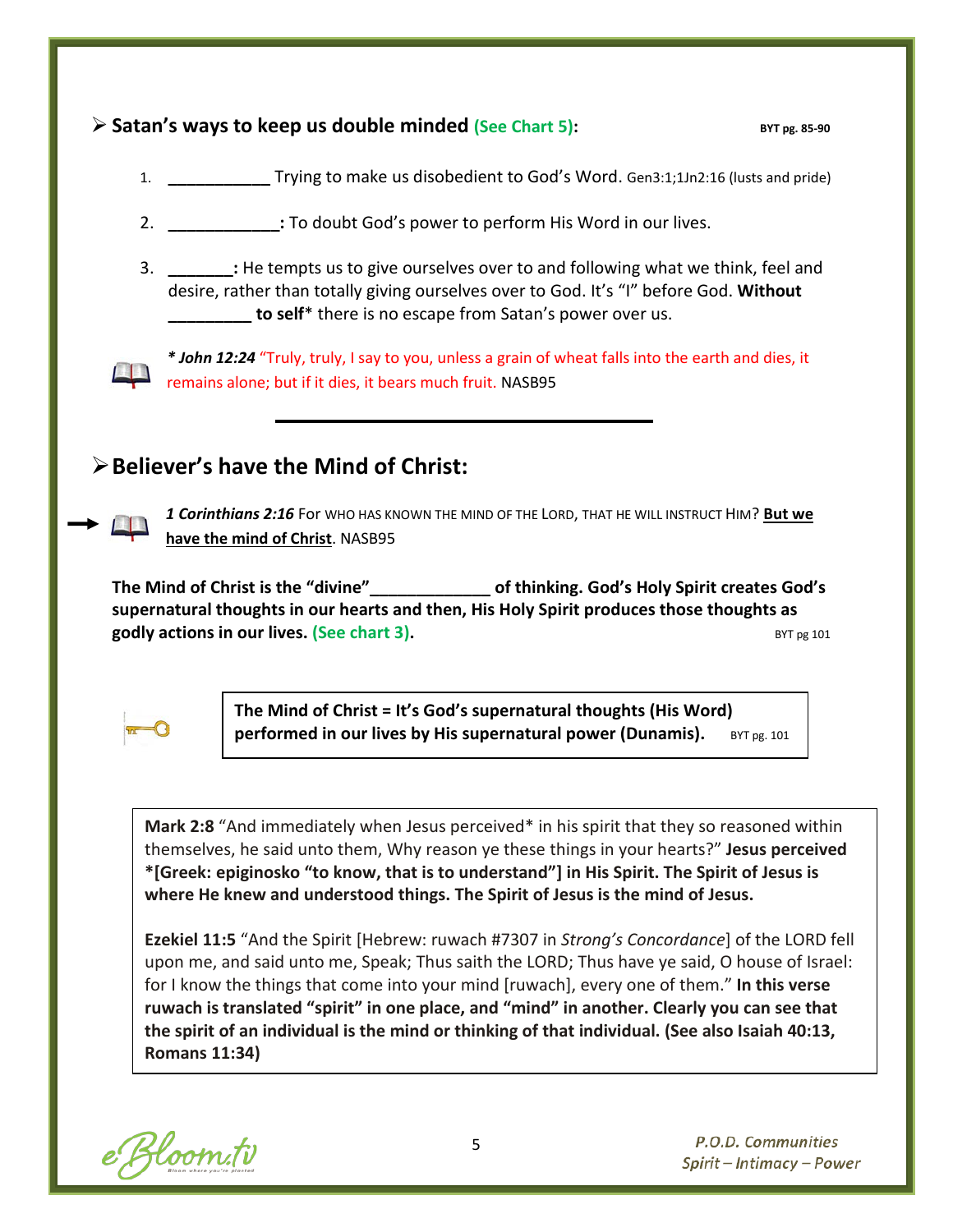## **The seven states/functions that form the conceptual process called the Mind of Christ:**

**Mind of Christ is a divine seven-fold process that begins with the Spirit of the Lord, who desires to impart to us not only all of God's Supernatural thoughts (His Wisdom); but also understanding of those thoughts; His counsel as to which thoughts are appropriate for our own situation; His supernatural strength to implement those thoughts in our lives; personal experiential knowledge of seeing those thoughts manifested in our life actions; and, the ability to walk in the fear of the Lord (and not in the fear of man) by fleeing anything that WOULD QUENCH HIS Spirit in us.** BYT pg. 102

*Isaiah 11:1-2* Then a shoot will spring from the stem of Jesse, and a branch from his roots will bear fruit. The Spirit of the LORD will rest on Him, The spirit of wisdom and understanding, The spirit of counsel and strength, The spirit of knowledge and the fear of the LORD. and he will delight in the fear of the Lord.

### **REFER NOW TO THE CHART "THE MIND OF CHRIST" in the resource guide**

**The Spirit of the Lord** = is the supernatural power source that creates God's Thoughts in our hearts. **Symbols for the Spirit = wind, water, dove, fire and oil**

*Proverbs 20:27* The spirit of man is the lamp of the LORD, Searching all the innermost parts of his being. NASB95

*Psalm 18:28* For You light my lamp; The LORD my God illumines my darkness. NASB95



*Ephesians 5:18* And do not\* get drunk with wine, for that is dissipation, but be\* (being continuously) filled with the Spirit, NASB95 **\* passive imperative (a command to be accomplished by another)**



**It's our own responsibility to remain an open, cleansed and yielded vessel so that God's Spirit from our hearts can continually fill us up.** BYT pg. 107

• **The Spirit of Wisdom =** is all of God's supernatural **\_\_\_\_\_\_\_\_\_\_\_\_\_** themselves that He has placed in our hearts. One might sum up the meaning of the term "**wisdom"** with the words, "know how."  $BYT$  pg. 107

*Proverbs 24:3* By wisdom a house is built, And by understanding it is established; NASB95

"Wisdom is the power to see, and the inclination to choose, the best and highest goal, together with the surest means of attaining it. Wisdom is, in fact, the practical side of moral goodness. As such, it is found in its fullness only in God. He alone is naturally and entirely and invariable wise."J.I. Packer

e Bloom.tv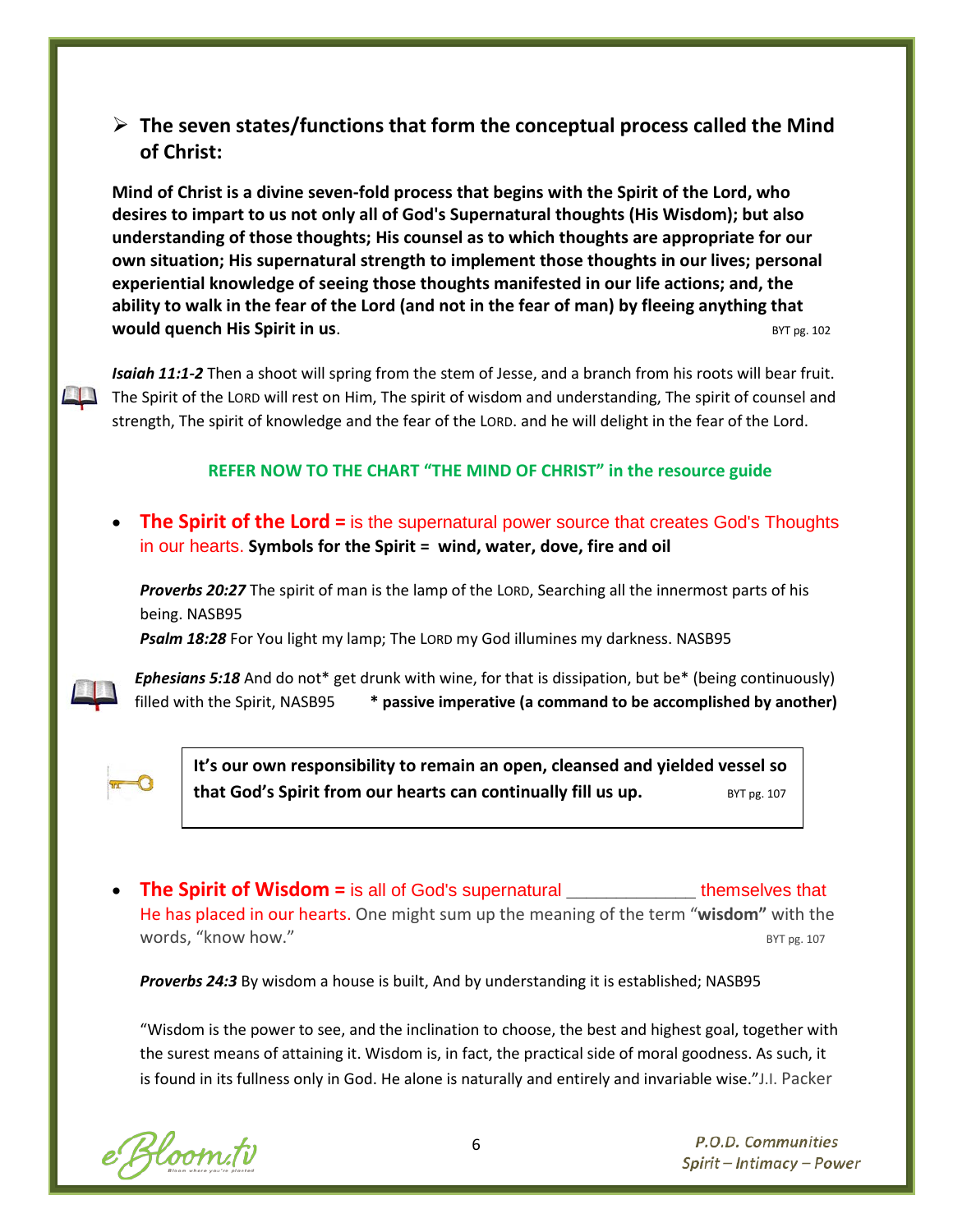### • **The Spirit of Understanding =** is God's personal **\_\_\_\_\_\_\_\_\_\_\_\_\_\_** of those thoughts*.*

**His supernatural revelation, His insights, His illumination of His Word that opens our eyes to truth.** It also sheds light upon what are our own hidden motives. BTY pg. 117-118

*Proverbs 4:7* **"**The beginning of wisdom *is:* Acquire wisdom; And with all your acquiring, get understanding. NASB95

*Psalm 119:130* The unfolding of Your words gives light; it gives understanding to the simple.

*Psalm 119:27* Make me understand the way of Your precepts, So I will meditate on Your wonders. NASB95

*Hosea 4:14* So the people without understanding are ruined.

• **The Spirit of Counsel (God's \_\_\_\_\_\_\_\_\_\_\_\_\_\_) =** is God's personal instructions for Godly choices. **The supernatural knowledge of God's will for our own individual lives. i.e. God's personal instructions, His directions, to help us make the godly choices.** BYT pg 119

*Psalm 32:8* I will instruct you and teach you in the way which you should go; I will counsel you with My eye (Mind of Christ) upon you. NASB95

*Proverbs 3:5-6* Trust in the LORD with all your heart and do not lean on your own understanding. In all your ways acknowledge Him, And He will make your paths straight. NASB95

• **The Spirit of Strength (God's )** = is God's supernatural ability to perform those Thoughts in our lives. **The supernatural ability to take what He has counseled us, and then, bring it forth (or perform it) in our lives.** BYT pg. 128-129

*Zechariah 4:6* Then he said to me, "This is the word of the LORD to Zerubbabel saying, 'Not by might nor by power, but by My Spirit,' says the LORD of hosts." NASB95 *2 Corinthians 12:9* And He has said to me, "My grace is sufficient for you, for power is perfected in weakness." Most gladly, therefore, I will rather boast about my weaknesses, so that the power of Christ may dwell in me. NASB95

• **The Spirit of Knowledge (Intimate \_\_\_\_\_\_\_\_\_\_\_\_\_\_) =** is seeing God's Thoughts manifested in our life actions. It means God's Life has come forth from our hearts and is now flooding our souls. **It means experiential knowledge, not intellectual/head knowledge but something we know through living experience of its working in our lives. It is the "exchanged life"; we have truly exchanged lives with Him. We have given God our own life and in return He has given us His. Remember "Oida" (Strong's G6063 and Daath H1847) from Session 1B. BYT pg 142** 

e Bloom.tv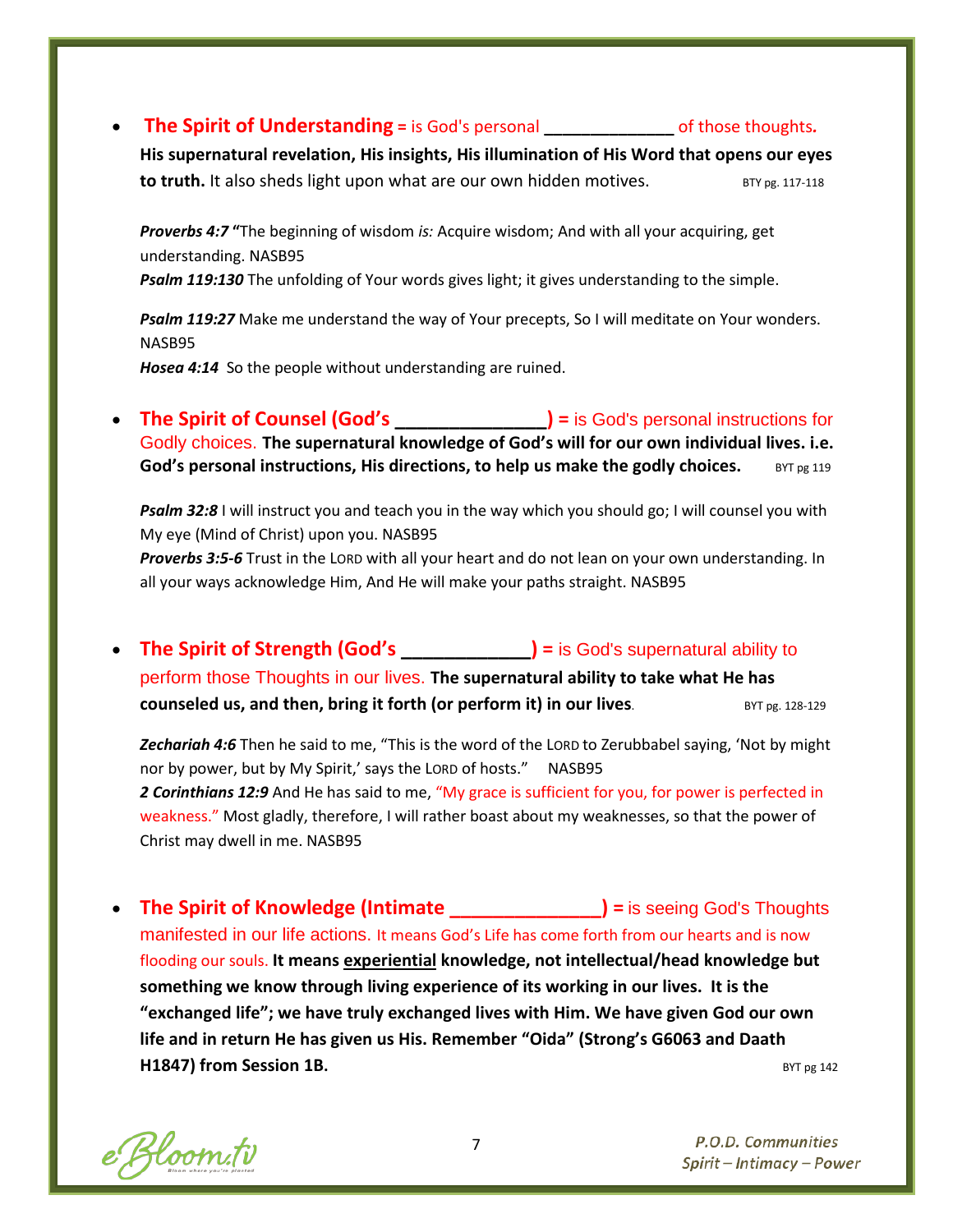*Hosea 4:6* My people are destroyed for lack of knowledge (Daath). Because you have rejected knowledge, I also will reject you from being My priest. Since you have forgotten the law of your God, I also will forget your children. NASB95

*Romans 8:27* and He who searches the hearts knows (Oida) what the mind of the Spirit is, because He intercedes for the saints according to *the will of* God. NASB95

**The Fear of the Lord** = is walking in God's Love and Truth, fleeing anything that would quench His Spirit**. See Session 2B for more descriptions of Fear of the Lord.**



**"Fear of the Lord is caring more about what God thinks than what man thinks."** BYT pg. 149

*Proverbs 9:10* The fear of the LORD is the beginning of wisdom, and the knowledge of the Holy One is understanding. NASB95

*Proverbs 1:7* The fear of the LORD is the beginning of knowledge; Fools despise wisdom and instruction.

**In review, this incredible gift, the Mind of Christ, belongs to each of us. It's a part of our new birth and the key to our living the truth. However, we'll not be able to use it, unless we first understand what we possess. Remember, a person who does not understand will fail Prov. 15:22).**

**To be renewed in the Spirit of our minds simply means putting off any self-centered, corrupt or ungodly thinking and putting on the Mind of Christ (Eph. 4:23-24): His Wisdom, His Understanding, His Counsel and Strength; having intimate knowledge of His Life in place of our own; and finally, walking in the Fear of God (Isa.11:1-2).** BYT pg. 154

## **Overarching verses**:

*Proverbs 24:3-4* By wisdom a house is built, And by understanding it is established; And by knowledge the rooms are filled With all precious and pleasant riches. NASB95

*Proverbs 2:1-5* My son, if you will receive my words And treasure my commandments within you, Make your ear attentive to **wisdom**, Incline your heart to **understanding**; For if you cry for discernment, Lift your voice for **understanding**; If you seek her as silver And search for her as for hidden treasures; Then you will discern the **fear of the LORD** And discover the **knowledge of God**. NASB95

*Proverbs 8:14* "Counsel is Mine and sound wisdom; I am understanding, power is Mine. NASB95

*Job 12:13* With Him is wisdom and strength, He hath counsel and understanding. KJV

e Bloom.tv